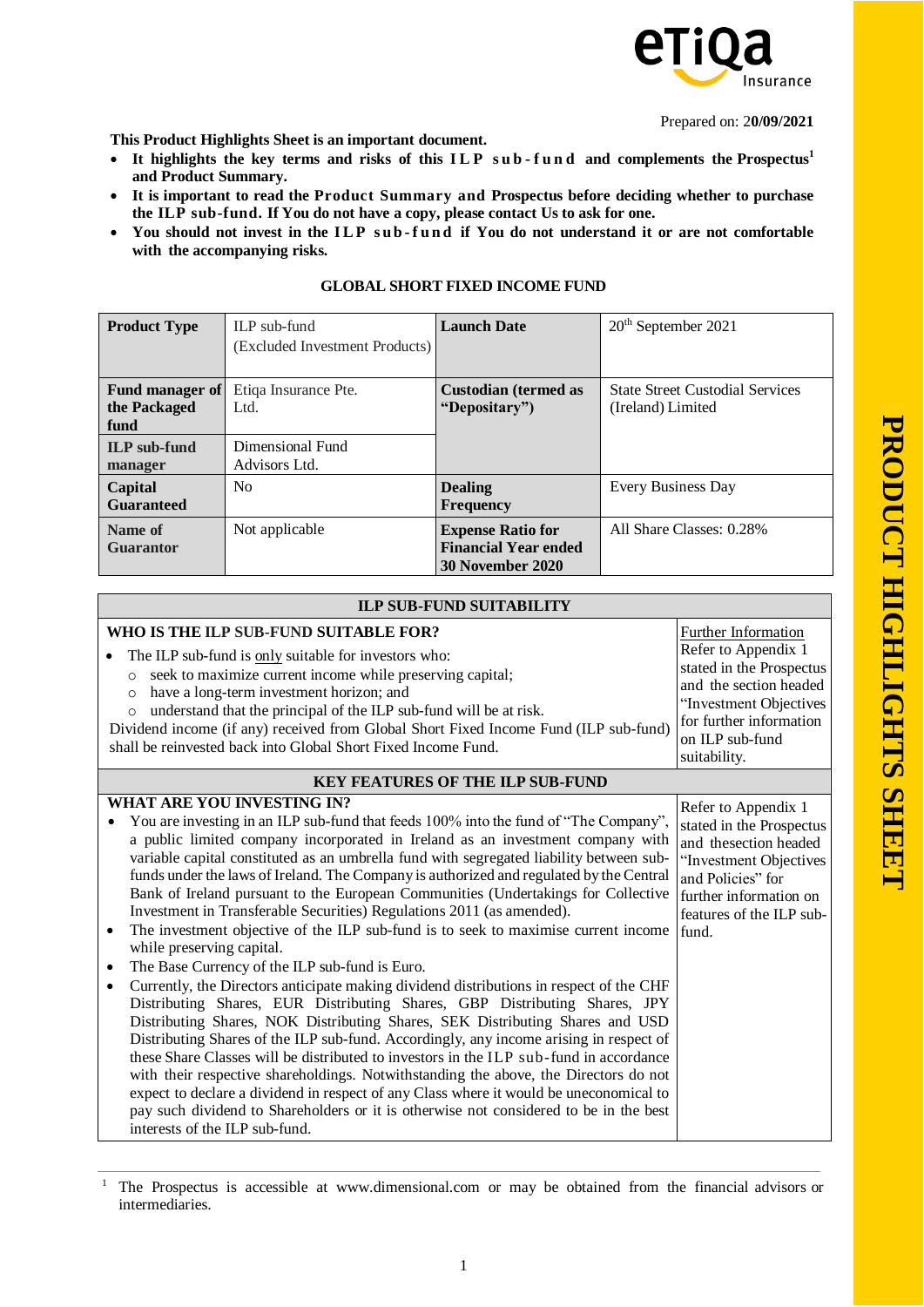

| <b>Investment Strategy</b>                                                                                                                                                                                                                                                                                                                                                                                                                                                                                                                                                                                                                                                                                                                                                                                                                                                                                                                                                                                                                                                                                                                                                                                                                                                                                                                                                                                                                                                                                                                                                                                                                                                                                                                                                                                                                                                                                                                                                                                |  |                                                                                                                                                                                                                                                                                                    |  |
|-----------------------------------------------------------------------------------------------------------------------------------------------------------------------------------------------------------------------------------------------------------------------------------------------------------------------------------------------------------------------------------------------------------------------------------------------------------------------------------------------------------------------------------------------------------------------------------------------------------------------------------------------------------------------------------------------------------------------------------------------------------------------------------------------------------------------------------------------------------------------------------------------------------------------------------------------------------------------------------------------------------------------------------------------------------------------------------------------------------------------------------------------------------------------------------------------------------------------------------------------------------------------------------------------------------------------------------------------------------------------------------------------------------------------------------------------------------------------------------------------------------------------------------------------------------------------------------------------------------------------------------------------------------------------------------------------------------------------------------------------------------------------------------------------------------------------------------------------------------------------------------------------------------------------------------------------------------------------------------------------------------|--|----------------------------------------------------------------------------------------------------------------------------------------------------------------------------------------------------------------------------------------------------------------------------------------------------|--|
| The investment policy of this ILP sub-fund is to purchase high quality, fixed or<br>floating rate investment grade short term instruments including bonds and other<br>instruments issued by governmental, quasi-governmental and corporate issuers<br>predominately in developed countries such as, without limitation, commercial paper,<br>bank obligations and corporate debt obligations. The ILP sub-fund will generally<br>invest in commercial paper or other money market instruments whose short term<br>rating is, at time of purchase, Prime1 by Moody's or A-1 or better by S&P or F1 or<br>better by Fitch, or other debt obligations whose long-term rating is Aa3 or better by<br>Moody's or AA- or better by S&P or Fitch. If there is no rating for the debt security,<br>then the ILP sub-fund manager must determine that the debt security is of comparable<br>quality to equivalent issues of the same issuer rated at least AA- or Aa3. In the event<br>of a downgrade of the above mentioned instruments below the minimum credit ratings<br>described above, the ILP sub-fund manager will determine, in its discretion, whether<br>the ILP sub-fund should continue to hold or dispose of such instrument in<br>consideration of the best interests of the ILP sub-fund.<br>The instruments will mature in five (5) years or less from the date of settlement of<br>$\bullet$<br>purchase. The portfolio maintains an average maturity of five (5) years or less.<br>The ILP sub-fund currently intends to use derivative instruments to hedge foreign<br>$\bullet$<br>currency exposure. For efficient portfolio management purposes the ILP sub-fund<br>may also acquire forward foreign currency contracts and futures. The ILP sub-fund<br>may use repurchase agreements for efficient portfolio management purposes. It is not<br>the ILP sub-fund's current intention to utilize any derivative instruments other than<br>futures and forward foreign currency contracts. |  | Refer to Appendix 1<br>stated in the<br>Prospectus and the<br>section headed<br>"Investment<br>Objectives for further<br>information on the<br>investment strategy of<br>the ILP sub-fund.                                                                                                         |  |
| <b>Parties Involved</b>                                                                                                                                                                                                                                                                                                                                                                                                                                                                                                                                                                                                                                                                                                                                                                                                                                                                                                                                                                                                                                                                                                                                                                                                                                                                                                                                                                                                                                                                                                                                                                                                                                                                                                                                                                                                                                                                                                                                                                                   |  |                                                                                                                                                                                                                                                                                                    |  |
| WHO ARE YOU INVESTING WITH?<br>Investment-Linked Plan Provider is Etiqa Insurance Pte. Ltd.<br>٠<br>The Fund manager of the Packaged fund is Etiqa Insurance Pte. Ltd.<br>$\bullet$<br>The Company is Dimensional Funds plc.<br>$\bullet$<br>The ILP sub-fund manager is Dimensional Fund Advisors Ltd.<br>$\bullet$<br>The Investment Sub-Advisors are Dimensional Fund Advisors Pte. Ltd., Dimensional<br>$\bullet$<br>Fund Advisors LP and DFA Australia Limited.<br>The Depositary is State Street Custodial Services (Ireland) Limited.<br>$\bullet$                                                                                                                                                                                                                                                                                                                                                                                                                                                                                                                                                                                                                                                                                                                                                                                                                                                                                                                                                                                                                                                                                                                                                                                                                                                                                                                                                                                                                                                 |  | Refer to paragraph 2<br>"Management and<br>Administration of<br>"The Company"<br>stated in the<br>Prospectus for further<br>information on these<br>entities and what<br>happens if they<br>become insolvent.<br>Refer to "Investment,<br>Focus and Approach"<br>stated in the Product<br>Summary. |  |
| <b>KEY RISKS</b>                                                                                                                                                                                                                                                                                                                                                                                                                                                                                                                                                                                                                                                                                                                                                                                                                                                                                                                                                                                                                                                                                                                                                                                                                                                                                                                                                                                                                                                                                                                                                                                                                                                                                                                                                                                                                                                                                                                                                                                          |  |                                                                                                                                                                                                                                                                                                    |  |
| WHAT ARE THE KEY RISKS OF THIS INVESTMENT?<br>The value of the product and its dividends or coupons (if any) may rise or fall.<br>An investment in the ILP sub-fund is meant to produce returns over the long term.<br>You should not expect to obtain short term gains from such an investment.<br>You should consider the risks of investing in the ILP sub-fund, which may cause You to<br>lose some or all of Your investment.                                                                                                                                                                                                                                                                                                                                                                                                                                                                                                                                                                                                                                                                                                                                                                                                                                                                                                                                                                                                                                                                                                                                                                                                                                                                                                                                                                                                                                                                                                                                                                        |  | Refer to paragraph 6<br>"Risks" stated in the<br>Prospectus for further<br>information on risks<br>of the ILP sub-fund.                                                                                                                                                                            |  |
| <b>Market and Credit Risks</b>                                                                                                                                                                                                                                                                                                                                                                                                                                                                                                                                                                                                                                                                                                                                                                                                                                                                                                                                                                                                                                                                                                                                                                                                                                                                                                                                                                                                                                                                                                                                                                                                                                                                                                                                                                                                                                                                                                                                                                            |  |                                                                                                                                                                                                                                                                                                    |  |
| You are exposed to market risk. The investment returns of the ILP sub-fund are<br>subject to normal market fluctuations and the risks inherent in investment in local and<br>international securities markets and there can be no assurances that appreciation or<br>preservation will occur.<br>You are exposed to interest rate risk. Fixed income securities are subject to interest<br>rate risk because the prices of fixed income securities tend to move in the opposite<br>direction of interest rates. When interest rates rise, fixed income security prices<br>generally fall. When interest rates fall, fixed income security prices generally rise.                                                                                                                                                                                                                                                                                                                                                                                                                                                                                                                                                                                                                                                                                                                                                                                                                                                                                                                                                                                                                                                                                                                                                                                                                                                                                                                                          |  |                                                                                                                                                                                                                                                                                                    |  |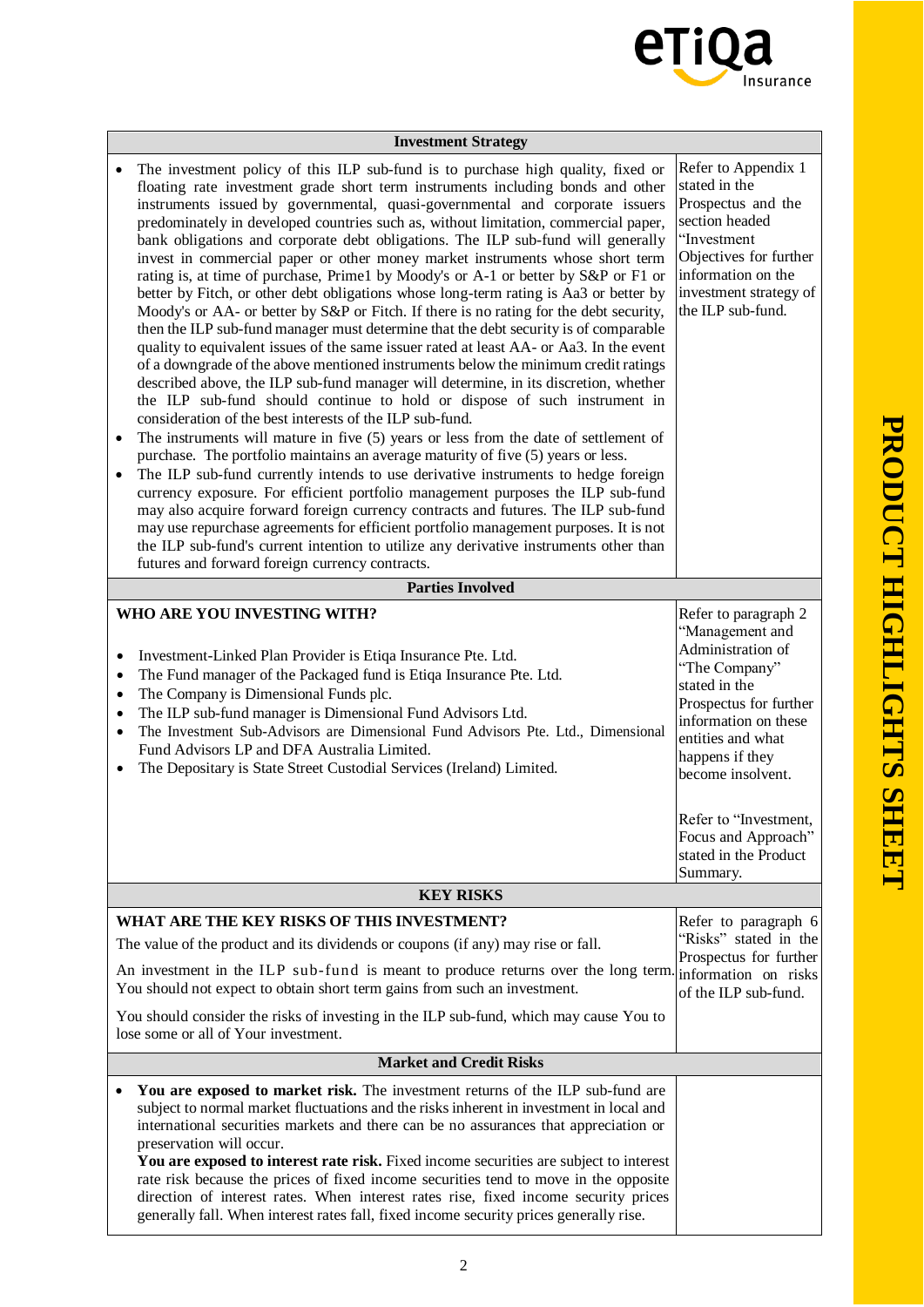

|                                                                                                                                                                                                                                                                                                                                                                                                                                                                                                                                                                                                     | You are exposed to foreign exchange risk. Where the ILP sub-fund engages in<br>foreign exchange transactions which alter the currency exposure characteristics of its<br>investments, the performance of the ILP sub-fund may be influenced by movements<br>in exchange rates as currency positions held by the ILP sub-fund may not correspond<br>with the securities positions held. The NAV per Share of the ILP sub-fund will be<br>computed in its Base Currency whereas the investments held for the account of the<br>ILP sub-fund may be acquired in other currencies. The ILP sub-fund's NAV may<br>change significantly when such other currencies strengthen or weaken against the Base<br>Currency. The ILP sub-fund manager implements a passive hedging strategy to hedge<br>the foreign currency exposure.<br>You are exposed to credit risk. The ILP sub-fund will have a credit risk on the issuer<br>of debt securities in which it invests which will vary depending on the issuer's ability<br>or willingness to make principal and interest payments on the obligation. A downgrade<br>of an issuer's credit rating or a perceived change in the issuer's financial strength may<br>affect a security's value, and therefore, impact the ILP sub-fund's performance. The ILP<br>sub-fund will also have a credit risk on the parties with which it trades. |                                                                                                                                                                          |                                                                                             |  |  |
|-----------------------------------------------------------------------------------------------------------------------------------------------------------------------------------------------------------------------------------------------------------------------------------------------------------------------------------------------------------------------------------------------------------------------------------------------------------------------------------------------------------------------------------------------------------------------------------------------------|---------------------------------------------------------------------------------------------------------------------------------------------------------------------------------------------------------------------------------------------------------------------------------------------------------------------------------------------------------------------------------------------------------------------------------------------------------------------------------------------------------------------------------------------------------------------------------------------------------------------------------------------------------------------------------------------------------------------------------------------------------------------------------------------------------------------------------------------------------------------------------------------------------------------------------------------------------------------------------------------------------------------------------------------------------------------------------------------------------------------------------------------------------------------------------------------------------------------------------------------------------------------------------------------------------------------------------------------------------------------------------|--------------------------------------------------------------------------------------------------------------------------------------------------------------------------|---------------------------------------------------------------------------------------------|--|--|
|                                                                                                                                                                                                                                                                                                                                                                                                                                                                                                                                                                                                     |                                                                                                                                                                                                                                                                                                                                                                                                                                                                                                                                                                                                                                                                                                                                                                                                                                                                                                                                                                                                                                                                                                                                                                                                                                                                                                                                                                                 | <b>Liquidity Risks</b>                                                                                                                                                   |                                                                                             |  |  |
| The ILP sub-fund is not listed in Singapore and there is no secondary market for its<br>$\bullet$<br>Shares. All redemption requests should be made to the fund manager and You can<br>only redeem Your investment on a Dealing Day through the ILP sub-fund.<br>You are exposed to liquidity risk. Liquidity risk exists when particular portfolio<br>investments are difficult to purchase or sell. To the extent that the ILP sub-fund holds<br>illiquid investments, the ILP sub-fund's performance may be reduced due to an<br>inability to sell the investments at opportune prices or times. |                                                                                                                                                                                                                                                                                                                                                                                                                                                                                                                                                                                                                                                                                                                                                                                                                                                                                                                                                                                                                                                                                                                                                                                                                                                                                                                                                                                 |                                                                                                                                                                          |                                                                                             |  |  |
|                                                                                                                                                                                                                                                                                                                                                                                                                                                                                                                                                                                                     |                                                                                                                                                                                                                                                                                                                                                                                                                                                                                                                                                                                                                                                                                                                                                                                                                                                                                                                                                                                                                                                                                                                                                                                                                                                                                                                                                                                 | <b>Product-Specific Risks</b>                                                                                                                                            |                                                                                             |  |  |
| $\bullet$                                                                                                                                                                                                                                                                                                                                                                                                                                                                                                                                                                                           | You are exposed to derivatives risk. The ILP sub-fund may use futures, forward<br>currency contracts, options and swaps for efficient portfolio management purposes<br>including for hedging against market movements, currency exchange or interest rate<br>risks or otherwise. The ILP sub-fund manager's ability to use these strategies may be<br>limited by market conditions, regulatory limits, legal risk, where the enforceability of<br>a financial derivative instrument contract may be an issue, settlement risk and tax<br>considerations. Hedging with derivatives may increase expenses, and there is no<br>guarantee that a hedging strategy will work. While hedging can reduce or eliminate<br>losses, it can also reduce or eliminate gains or cause losses if the market moves in a<br>manner different from that anticipated by the ILP sub-fund or if the cost of the<br>derivative outweighs the benefit of the hedge.                                                                                                                                                                                                                                                                                                                                                                                                                                  |                                                                                                                                                                          |                                                                                             |  |  |
|                                                                                                                                                                                                                                                                                                                                                                                                                                                                                                                                                                                                     |                                                                                                                                                                                                                                                                                                                                                                                                                                                                                                                                                                                                                                                                                                                                                                                                                                                                                                                                                                                                                                                                                                                                                                                                                                                                                                                                                                                 | <b>FEES AND CHARGES</b>                                                                                                                                                  |                                                                                             |  |  |
| WHAT ARE THE FEES AND CHARGES OF THIS INVESTMENT?<br>Payable directly by You<br>You will need to pay the following fees and charges.                                                                                                                                                                                                                                                                                                                                                                                                                                                                |                                                                                                                                                                                                                                                                                                                                                                                                                                                                                                                                                                                                                                                                                                                                                                                                                                                                                                                                                                                                                                                                                                                                                                                                                                                                                                                                                                                 |                                                                                                                                                                          | Refer to section "Fees<br>and Charges" stated<br>in Product Summary<br>for more information |  |  |
|                                                                                                                                                                                                                                                                                                                                                                                                                                                                                                                                                                                                     | <b>Fund Switch Charge</b>                                                                                                                                                                                                                                                                                                                                                                                                                                                                                                                                                                                                                                                                                                                                                                                                                                                                                                                                                                                                                                                                                                                                                                                                                                                                                                                                                       | Currently Nil                                                                                                                                                            |                                                                                             |  |  |
| Payable by the ILP sub-fund from investment proceeds<br>The ILP sub-fund will pay the following fees and charges to the fund manager, ILP sub-<br>fund manager, Trustee and other parties:                                                                                                                                                                                                                                                                                                                                                                                                          |                                                                                                                                                                                                                                                                                                                                                                                                                                                                                                                                                                                                                                                                                                                                                                                                                                                                                                                                                                                                                                                                                                                                                                                                                                                                                                                                                                                 |                                                                                                                                                                          |                                                                                             |  |  |
|                                                                                                                                                                                                                                                                                                                                                                                                                                                                                                                                                                                                     | <b>Management Charge Fee</b>                                                                                                                                                                                                                                                                                                                                                                                                                                                                                                                                                                                                                                                                                                                                                                                                                                                                                                                                                                                                                                                                                                                                                                                                                                                                                                                                                    | 0.75% per annum of Account value through<br>cancelling of units.                                                                                                         |                                                                                             |  |  |
|                                                                                                                                                                                                                                                                                                                                                                                                                                                                                                                                                                                                     | <b>Fund Management Fee</b>                                                                                                                                                                                                                                                                                                                                                                                                                                                                                                                                                                                                                                                                                                                                                                                                                                                                                                                                                                                                                                                                                                                                                                                                                                                                                                                                                      |                                                                                                                                                                          |                                                                                             |  |  |
|                                                                                                                                                                                                                                                                                                                                                                                                                                                                                                                                                                                                     |                                                                                                                                                                                                                                                                                                                                                                                                                                                                                                                                                                                                                                                                                                                                                                                                                                                                                                                                                                                                                                                                                                                                                                                                                                                                                                                                                                                 | These fees and charges are not guaranteed. We may change the fees and charges or introduce new fees and charges as long as they will not exceed the maximum limit stated |                                                                                             |  |  |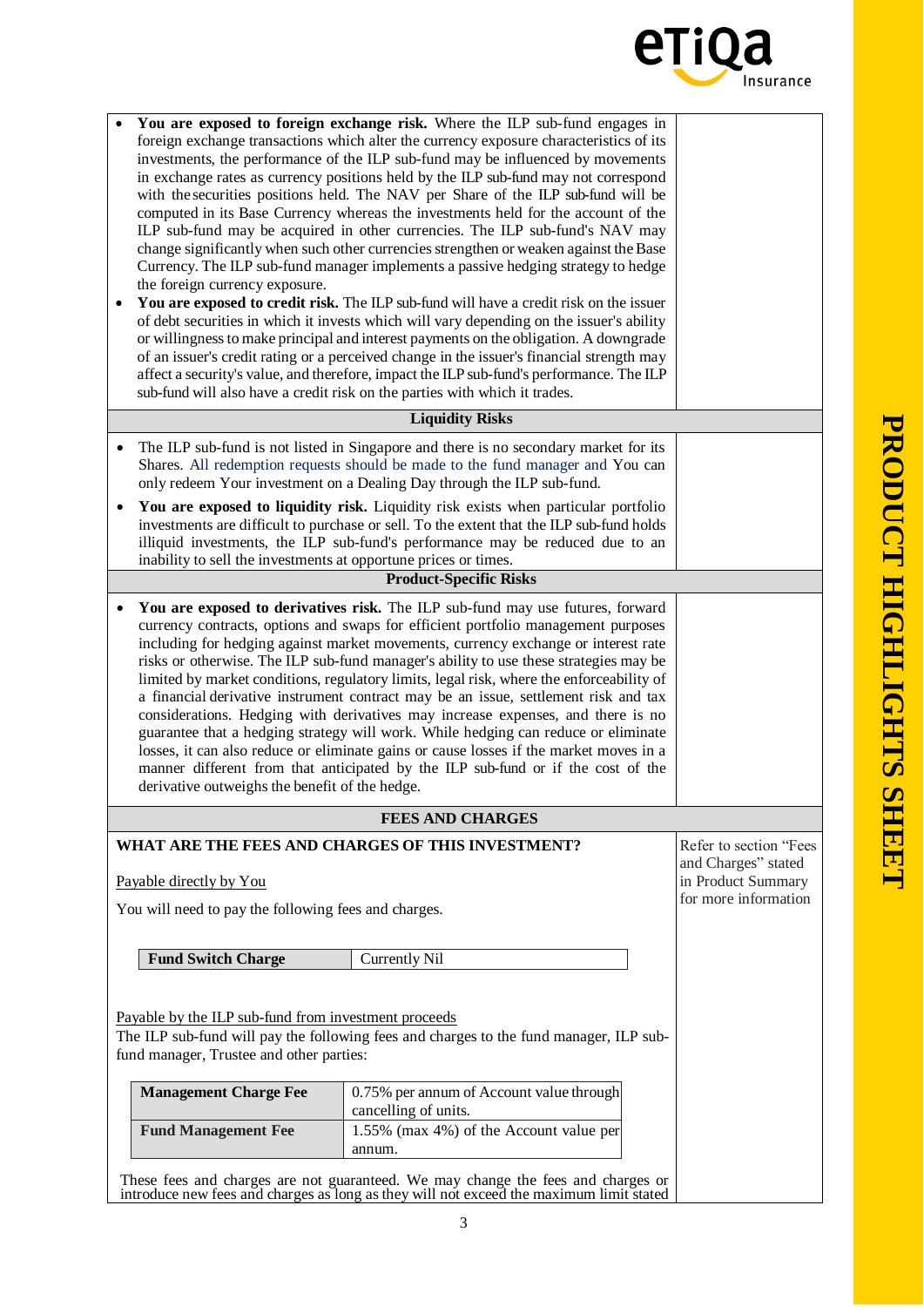

You may email Us a[t customer.service@etiqa.com.sg](mailto:customer.service@etiqa.com.sg) or contact Our Etiqa Customer Care Hotline +65 6887 8777

Customer Service Centre: One Raffles Quay, #22-01 North Tower, Singapore 048583 Monday – Friday, 8.30am – 5.30pm (excluding Public Holidays)